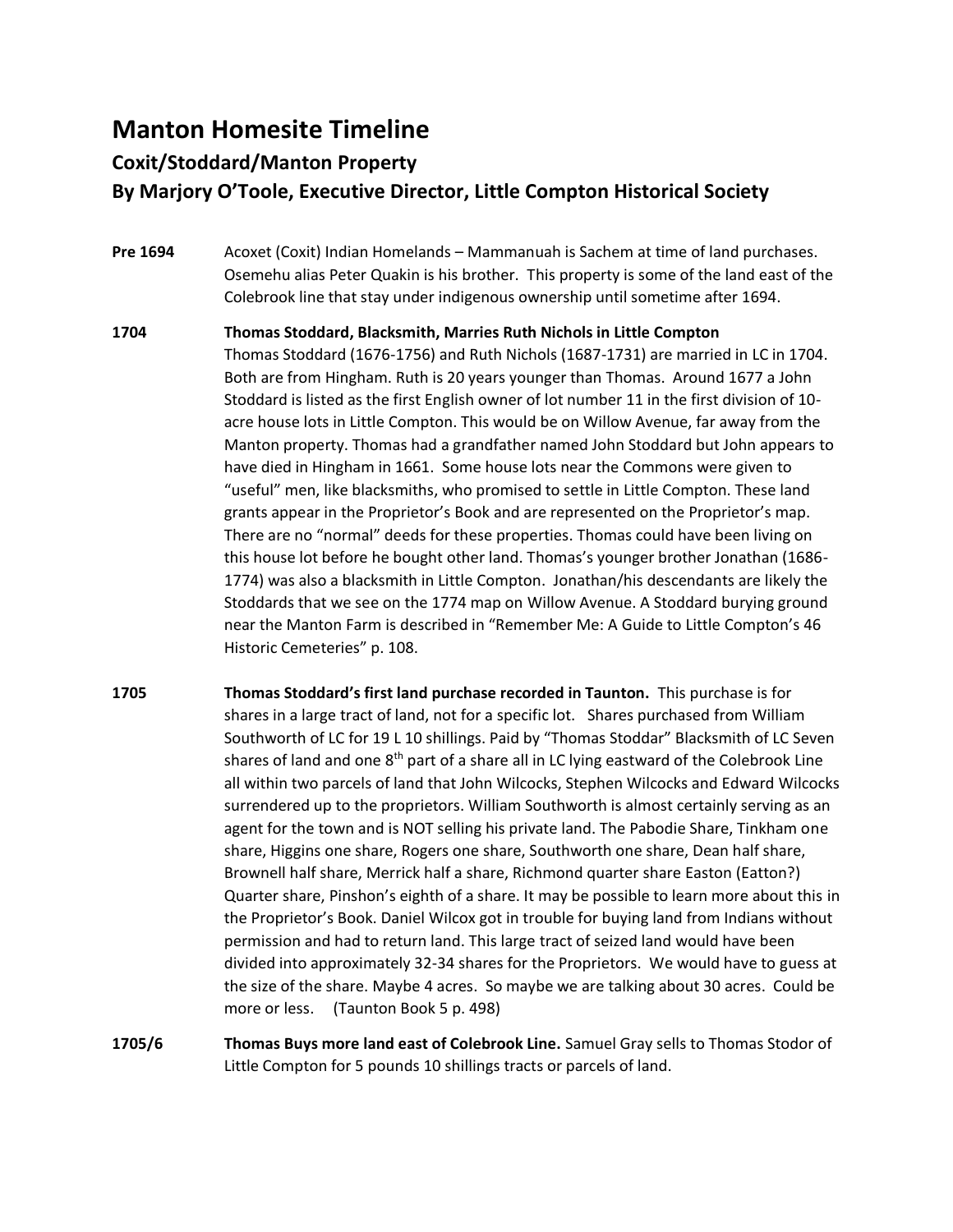1.  $\frac{3}{4}$  of a lot of land lying eastward of the Colebrook Line. The 22<sup>nd</sup> lot in number among the last division of land the whole lot being about four acres. 2. Three quarters of a share of land in two parcels of land lying on the eastward of Cole Brook line which the sons of Daniel Wilcox surrendered up to the proprietors Does not say how many acres. (Taunton LE Book 5 pg.496) This may be in Acoaxet.

| $\mathbb{Z}$ | 24 acre Loto drawn 1694 march 21                 |                |                                                  |                      | Inoun in Kittle Comptons July 1874 15 assis Lots                                                                       |
|--------------|--------------------------------------------------|----------------|--------------------------------------------------|----------------------|------------------------------------------------------------------------------------------------------------------------|
|              | William Fobee                                    | Thomas Pope    |                                                  | 28<br>28             | $1 - 33$                                                                                                               |
| Ł            | 2 Minister.                                      | Thomas Pinson  |                                                  | 27<br>2 <sub>2</sub> |                                                                                                                        |
|              | 3 William Fober                                  | John Eushin    |                                                  | 26<br>25             | 30 who Fober                                                                                                           |
|              |                                                  | John Rouse     |                                                  | 24                   | 29 Hugh Coler:                                                                                                         |
|              | 4 William Southworth                             | Joseph Church  | Benjamin Woodworth 21                            | 23                   | 22 John Sherman<br>201/2lliam Southworth                                                                               |
| burne        | 5 John Sherman                                   |                | Mathaniel Thomas                                 | 19                   | 18 William-Merrick                                                                                                     |
|              | 6 William Peckham                                | Peter Collomer |                                                  | 12                   | 16 Thomas Browners                                                                                                     |
| Her          | 7 Joseph Howland                                 |                | William Pabodie                                  | $\sqrt{5}$           | 14 Jonathan Higgins<br>12 October Bartheth<br>10 Photo Control<br>10 Photo Bichard College<br>4 Control Charles Church |
|              | 8 William Merrich                                |                | John Washburner                                  |                      |                                                                                                                        |
|              | 9 Joseph & hurch                                 |                | Shhraim Tinkham                                  |                      |                                                                                                                        |
| hr           | 10 Daniel Wilcox                                 |                | the town Wington                                 |                      |                                                                                                                        |
| ope          | 11 Joseph Church                                 |                |                                                  | 33                   | William Shirtly 31                                                                                                     |
| odie         | 12 Simon Rouse                                   | grea 120 acres |                                                  | John                 | Della Book 34<br>Iohn                                                                                                  |
| zine         | 13 for Josiah Winslow                            |                | Captain                                          | atay.                | 1 Inesh                                                                                                                |
|              | 14 John Bushin                                   |                | E Edward                                         | ward                 | Williaminer                                                                                                            |
|              | $\overline{\mathbf{2}}$<br>15 Benjamind hurch    |                | Richmondis                                       | 34                   | 3 John Washburne<br>4 Joseph Shurch                                                                                    |
|              | 16 John Richmond                                 |                | Purchases                                        | John<br>Rouse        | William Merrief                                                                                                        |
|              |                                                  |                |                                                  |                      | 6 Sphraim Tinkham                                                                                                      |
|              | 17 Thomas Gray                                   |                | $120$ rode                                       |                      | 7 William Southworth                                                                                                   |
| ñ.           | 18 John Rouse                                    |                | Idward Richmond fra<br>Highway Fence & muting to |                      | 8 Danie C Wilcox                                                                                                       |
|              | 19 John Rogerer<br>M                             |                | John Church                                      |                      | William Fober                                                                                                          |
| maer         | 20 Thomas Ward                                   |                |                                                  |                      | 10 Josiah Winslow                                                                                                      |
| all          | 21 John Hayward                                  |                | Thomas Gray                                      |                      | 11 William Pabodie                                                                                                     |
| per          | 22 Daniel Cator<br>15                            |                | Thomas Brownell 28                               |                      | 12 Peter Bollomer                                                                                                      |
|              | 236 aptain Collomer                              |                | Villiam                                          | Tomakoup             | 13 Benjamin Church                                                                                                     |
|              | 24 Benjamin Woodworth<br>18                      |                | dimmont                                          | Twenty Rere Lots     | 4 Josiah Book<br>15 Walter Woodworth                                                                                   |
|              | 25 Benja Bartlett<br>Jure                        |                | Joseph & Lurch                                   |                      | 16 Thomas Pope                                                                                                         |
|              | 26 Thomas Pinson                                 |                |                                                  |                      | 17 Thomas Pinson                                                                                                       |
|              | welow<br>27 Thomas Brownell<br>wen               |                | Quicksand                                        |                      | 18 Jeseph Church                                                                                                       |
|              | erch<br>25 28 nothaniel Thomas                   |                | Pond                                             |                      | 19 John Flmy                                                                                                           |
|              | ortel<br>23 Daniel Wilcox<br>26<br><u>تومغ ا</u> |                |                                                  |                      | 20 Joseph Howlan                                                                                                       |
|              | Wicke<br>22 Thomas Ward                          |                |                                                  |                      | Little Bompton                                                                                                         |
|              | W = Merrick 27<br>28<br>21 Whigh Cole            |                |                                                  |                      |                                                                                                                        |
|              | greephond                                        |                |                                                  |                      | Predecessor of John Dyer Road.                                                                                         |
|              | 20 Edward Richmon<br>was Peckham                 |                |                                                  |                      |                                                                                                                        |
|              | 19 Ralph Powell<br>Sherman                       |                |                                                  |                      | Colebrook Line – runs north to                                                                                         |
|              | 18 Simon Rouse                                   |                |                                                  |                      | Tiverton boundarv                                                                                                      |
|              | Was thought<br>00.0432                           |                |                                                  |                      |                                                                                                                        |

**1705/06** Jonathan Greenell of LC sells to Thomas Stodor of LC for 7 pounds 10 shillings – a tract of land on the eastward of Cole Brook line being the one half of a twenty acre lot the whole lott was formerly allowed William Simmon in Lew of the 2d 10 acre lott to appear in the record books of LC. Being 10 acres at the west end of sd lot there being a line drawn southerly more explanation in the LC records. **This shows up on Proprietor's map, but is not part of Manton property.** 

**1709 A group of shareholders sell Thomas Stoddard Blacksmith their shares in two parcels east of the Colebrook line near Quicksand Pond.**  John Woodman, William LINONS? George Pearse, John Price, of LC and Benjamin Woodworth of Plainfield**.** For L4 six shillings **-** All of our rights in the land surrendered by the sons of Daniel Wilcox "In the Lew of Captoness? Land" Perhaps this is an Indian name? Think Capon? "Which two parcells of land lyeth ye one on the north corner of William Pabodies land on the eastward of Colebrook and the other

lyeth by the Quicksand pond between the land of Edward Gray and the land of Josiah Sawyer." This does not show up specifically on the Proprietor's map but is likely near the William Simmons lot. The men own various shares – see photograph of doc for detail.Registered 1721/22 Taunton Book 14 p. 262 - Deed written in Feb. 1, 1709.

## **1711 THIS SEEMS LIKE THE FIRST "REAL" PURCHASE OF THE MANTON LAND**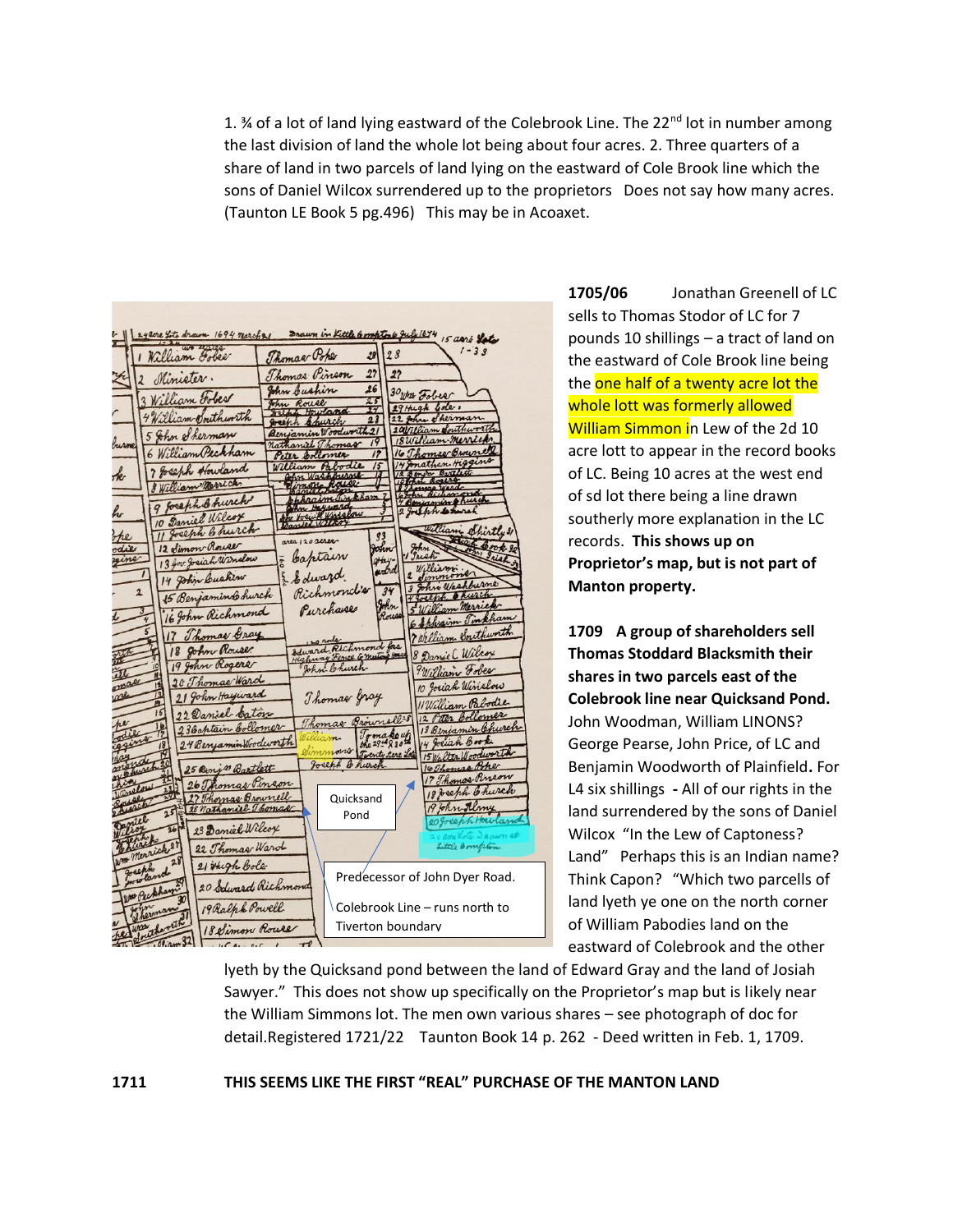Thomas Stoddard buys 60 acres from Lieut. Sylvester Richmond of LC For 110 L. A tract containing 60 acres more or less

Bounded: Westerly by a Brook. Southerly by a bunch of old bushes with stones about it which is the bounds between the land above and the land of Edward Gray and at the southeast corner a red oak bush with stones about it and the east bound of it to run ranging from sd bush northerly with a ithe? oak tree that is at the northeast corner of the land that was Buttsis (Butts's) which is now in the possession of John Rogers, and the northerly bounds is by the land of sd Mr. Rogers with two black oak trees ranging east and west Book 15 pg. 474 July 15, 1711

- **1731** Ruth Stoddard dies giving birth to her 12th child, second daughter named Ruth.
- **1734** Thomas Stoddard marries second wife the widow Eleanor Briggs on May 9.
- **1747** Colonial Boundary changes. Acoaxet becomes Dartmouth, MA, now Westport, MA. Thomas Stoddard owned land on both sides of new boundary.
- **1747 Shows up on Proprietor's Map.** Thomas Stoddard sells land to his son Noah a Mariner for 450 pounds. land that is partly in LC partly in Dartmouth that lately did belong to LC. 40 acres. One twenty-acre lot the  $20<sup>th</sup>$  in number among the 20 acre lots in LC to extend southerly on south side of 20 acre lots until it amounts to 40 acres. The 20<sup>th</sup> lot had been awarded to Joseph Howland. On one version of the Proprietor's map the land directly south of the 20<sup>th</sup> lot is labeled "Peter Quakin." Pter Quakin was aka Osemehue, the Sachem Mammanuah's brother. See Proprietor's map. Eleanor Stoddard can sign her name, which is rather unusual for LC women at this time.
- **1747** Thomas Stoddard sells 40 acres to his son Israel, mariner for 600 pounds. It is part of Thomas' homestead farm. (Little Compton Book 1 p. 72) Bounded: West on land formerly of William Palmer South on land formerly of Edward Gray. E. on stone wall
- **1748** Nathaniel Stoddard married Emlin Wilbour and likely built a house around this time. LCF p. 640
- **1750 This is land to the south of the Manton Property**. Thomas Stoddard sells to his son Ichabod Stoddard mariner for 150 pounds 10 acres from Thomas Stoddard's homestead farm. (LCLE Book 1 p. 130) Bounded: South on land of Israel Stoddard. West partly on Thomas Palmer and partly on a highway. **North on a highway** Easterly – to extend as far as to contain 10 acres. The last two of Ichabod's children are recorded in Dartmouth indicating that his farm crossed the LC Dartmouth line.
- **1753** Thomas Stoddard gives son Nathaniel 10 acres Nathaniel already has a house at this time. LCLE Book 1 p. 208 Bounded: South on Ichabod Stoddard's land. W. on Israel Stoddard's Land N& E partly on Benjamin Stoddard's Land and partly on land of donor, it being the land where his (Nathaniel's) house now stands. Nathaniel's wife was Emlin Wilbor. She shows up as a widow in later Censuses.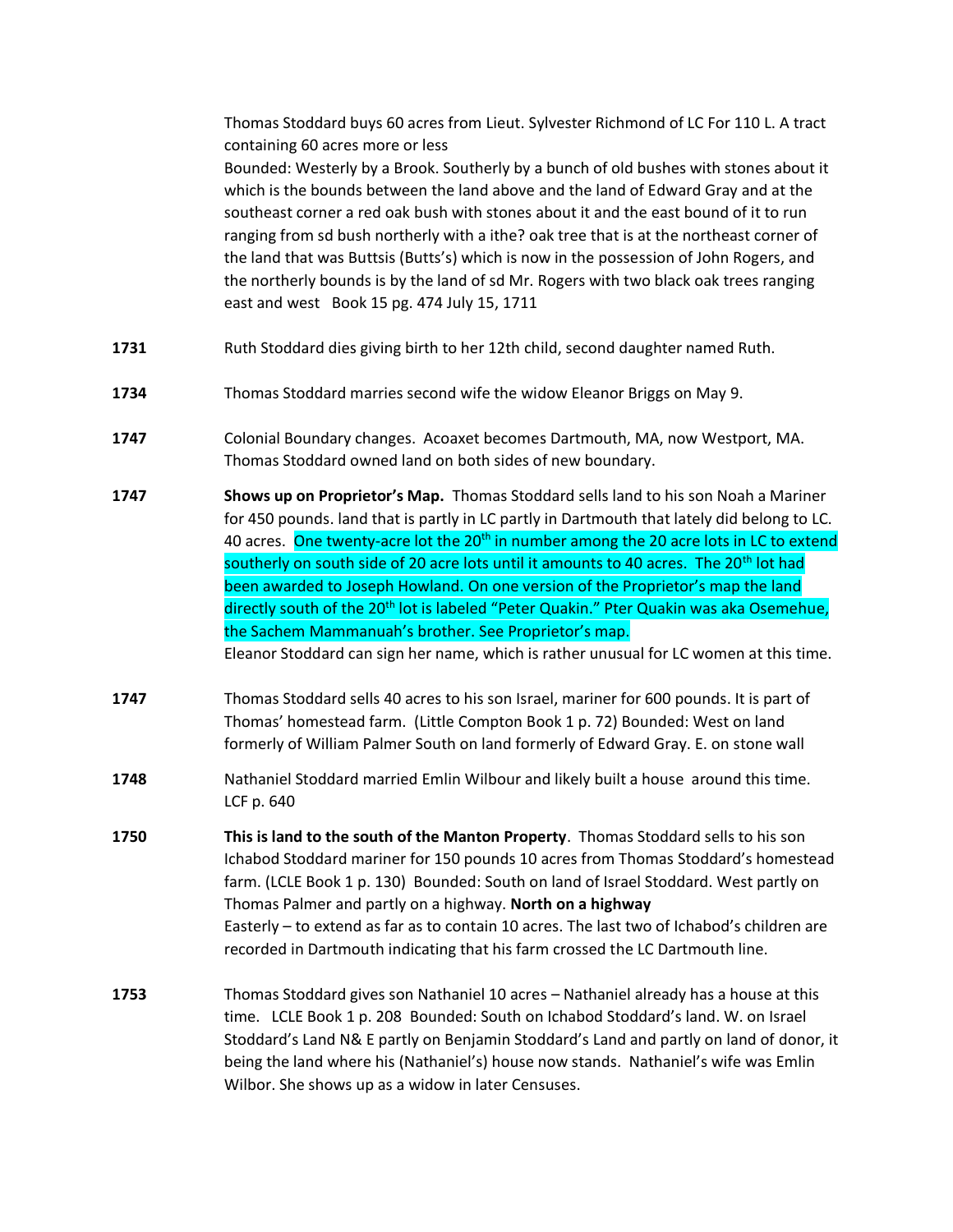**1752 Benjamin Stoddard marries Phebe Brownell on October 5.** Based on inheritance and land records, this couple owned the Manton property. But is their house the Manton house? **1753 Benjamin's heirs are the ones who end up with the Manton Property.** Thomas Stoddard yeoman gives son Benjamin mariner 15 acres of land. No mention of buildings. LC LE Book 1 p. 209 Bounded: East by land given to Nathaniel. West by Israel Stoddard. To extend North to Noah Stoddard's Land. **1756** Thomas Stoddard dies – His will gives: Son Israel the part of the farm he improves and Thomas' now dwelling house. Nathaniel – the part of the homestead farm that he now improves with all its housing. **To Benjamin, part of the homestead farm that he now improves with the housing and improvements on it.** Other sons and daughters get money. Several sons got land earlier. Nathaniel and Benjamin get Thomas's share in the land and property of Rev. Richard Billings. If many people in congregation own a share, this may be modest. **1756 Benjamin and Phebe (Brownell) Stoddard have a son named Brownell. He is their only son and eventually inherits their property. Brownell's unmarried sister Mary is also assured a place in the house according to her father's will. LCF p. 641 1774 Census – Benjamin is listed in this census as a head of a household of 7 people.**  Himself. One male over 16 – his son Brownell. His wife Phebe and four girls under 16, their daughters Ruth, Prudence, Patience, Mary and/or Phebe. (That is five girls, one was either not living at home or deceased if the census was accurate. Prudence or Patience may have died early.) His brother Nathaniel is also listed as the head of a household of 7 people. His brother Isreal is the head of a household of 8. **1780** Brownell Stoddard marries Hannah Sawdry. LCF p. 641 **1790 Census – Benjamin and Brownell Stoddard are living together in one house as two separate households.** Benjamin's household includes himself, one male under 15 (not a son) and five females, likey his wife Phebe, and four of their daughters Prudence, Patience Mary and Phebe. Brownell's household includes himself and two females, likely his wife Hannah and their only child Lydia. His brother Nathaniel lives nearby. **1800 Benjamin Stoddard and Brownell Stoddard are listed separately in this census with Thomas Stoddard (a nephew-cousin) listed in between them**. This census does not count houses. It is possible they are still two separate households in one building. **1804** Lydia Stoddard the only surviving child of Brownell Stoddard marries Perry Simmons. They have four kids. Philip, Brownell, Perry and Hannah. The 1810 census indicates that they were living in Tiverton at that time. **1810 Census – Benjamin Stoddard is listed as head of large household. 1819** Benjamin Stoddard Dies age 94. Gives his son Brownell Stoddard all his real estate. No inventory. Brownell is to provide a comfortable home for his single sister Mary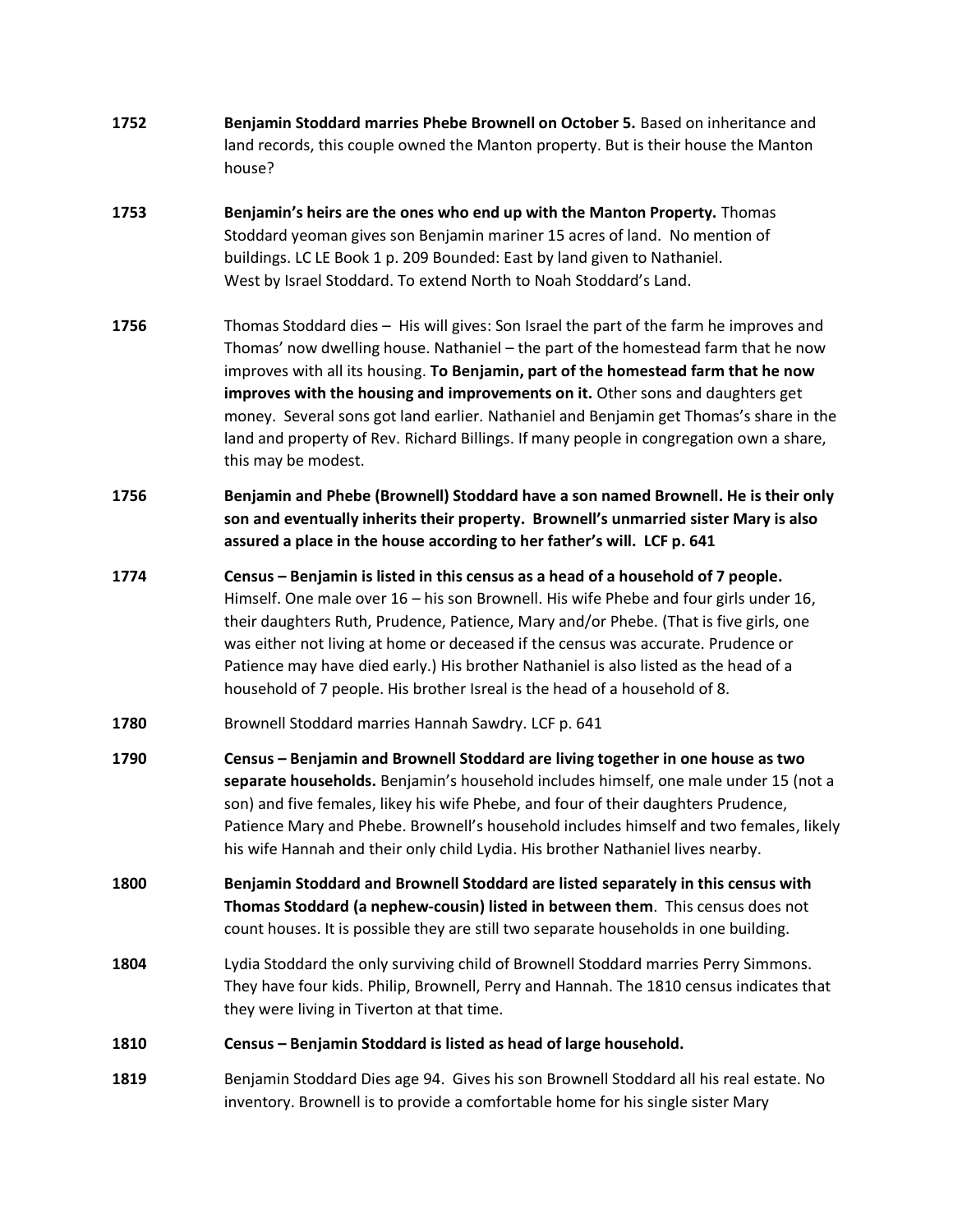Stoddard. According to census records Benjamin and Brownell were living as two separate heads of families in one house.

**1820 Brownell Stoddard is listed as head of household of six people**

**1828 Sells highway south of Manton property.** Brownell Stoddard yeoman sells strip of land to town for road. \$69.64 Strip of land 3 rods (about 45 feet) wide accepting the top of the hill where it was previously wall of a less width. Bounded west by line wall of Israel Palmer now an open highway. North by land of Brownell Stoddard. East by Westport Line. South by land of Thomas Stoddard (this is a new Thomas (2) the original is long gone) and Brownell Stoddard. (LCLE Book 8 p. 148) **So Brownell Stoddard owned the land north of the road all the way to the Westport** 

**line. According to LC Land Evidence Books Brownell Stoddard never bought any land. Everything he had would have been through inheritance. I think the location of the highway is good evidence that Brownell Stoddard's property/house is the Manton property.**

- **1843** Brownell Stoddard has died without a will and Lydia Stoddard Simmons is his only surviving child and inherits it all. LC Probate Book 9 p. 16
- **1853** Perry Simmons Sr. dies of dropsy. Age 75. He was born in Tiverton the son of Peleg and Eliphial Simmons.
- **1857** Perry Simmons Jr., the son of Perry and Lydia (Stoddard) Simmons, married Eliza Pierce of Fall River in 1857.
- **1868 Lydia Stoddard Simmons Dies – Probate Book 11, p. 516. Her son Perry Simmons gets use and improvement of all real estate and personal estate if he pays legacies and debts and purchases suitable gravestones for his parents. Neither parent has a gravestone today.**

Perry Simmons Jr. buys his brother Phillip's share of land he inherited from his mother Lydia Simmons – a lot containing about 40 acres. Bounded north on Wilbor, east on land of Benjamin Seabury and Philip Simmonds, South on the highway and land of Philip Simmonds, and West on land of Wilbor Palmer and Solomon Wilbor. Land Evidence Book 13, p. 47. (40 acres is much larger than the 30 acres the Mantons purchase below. Was some sold for debt?)

Perry mortgages the property to Hezeikiah Wilbor and pays it off in 1879. LE Book 14, p. 15

**1878** Perry Simmons Jr. dies. In his will he gives all real estate to his wife Eliza after debts are paid. After Eliza's death, property is to go to her daughter Ardelia Maria Palmer wife of Jesse Palmer. (Probate Book 12, p. 163) Book 14 p. 15 Perry had gotten a \$120 mortgage from Hezeikiah Wilbor. It is paid back in 1879 after Perry's death.

The inventory (p. 170) mentions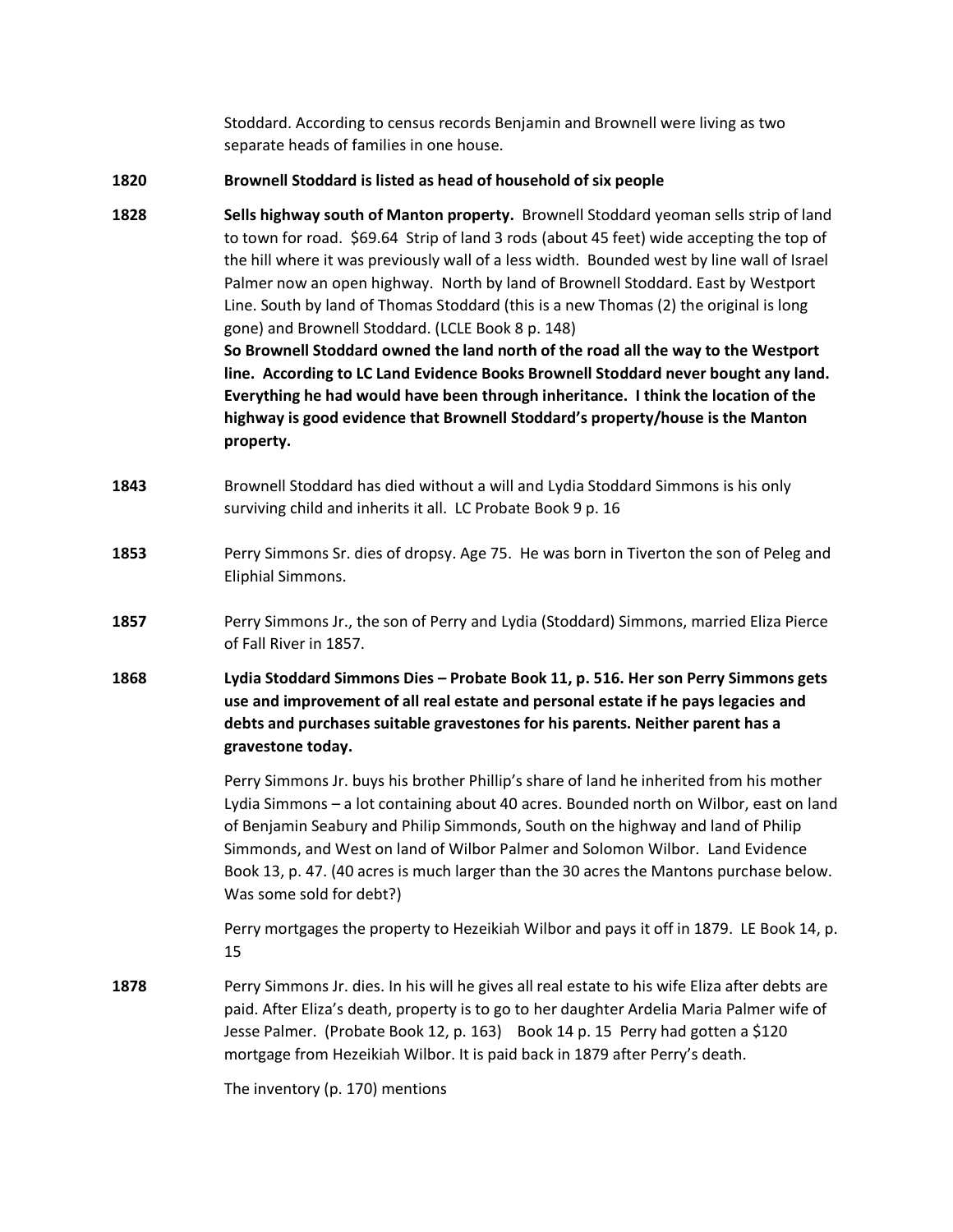Sundry articles in crib 8 bu Shelled corn 1 monkey wrench ½ mowing machine 1 Bay Mare \$14.50 most valuable possession 1 lumbar wagon and harness 1 stack fodder 25 Bu Nuthershed Oats @35 cents \$9 Old Running Gear 1 pig 80 lbs 3.20 1 grind stone 1 horse rake 1 drag rake 1 plow Hoe and fork Ton Hay - \$10 Ladder Pumpkins Iron Bar Water Cask Basket 10 cents 1 stove \$3 2 tables Churn drill etc. Farm valued at \$450 with interest subject to mortgage of \$225 with interest \$238.50